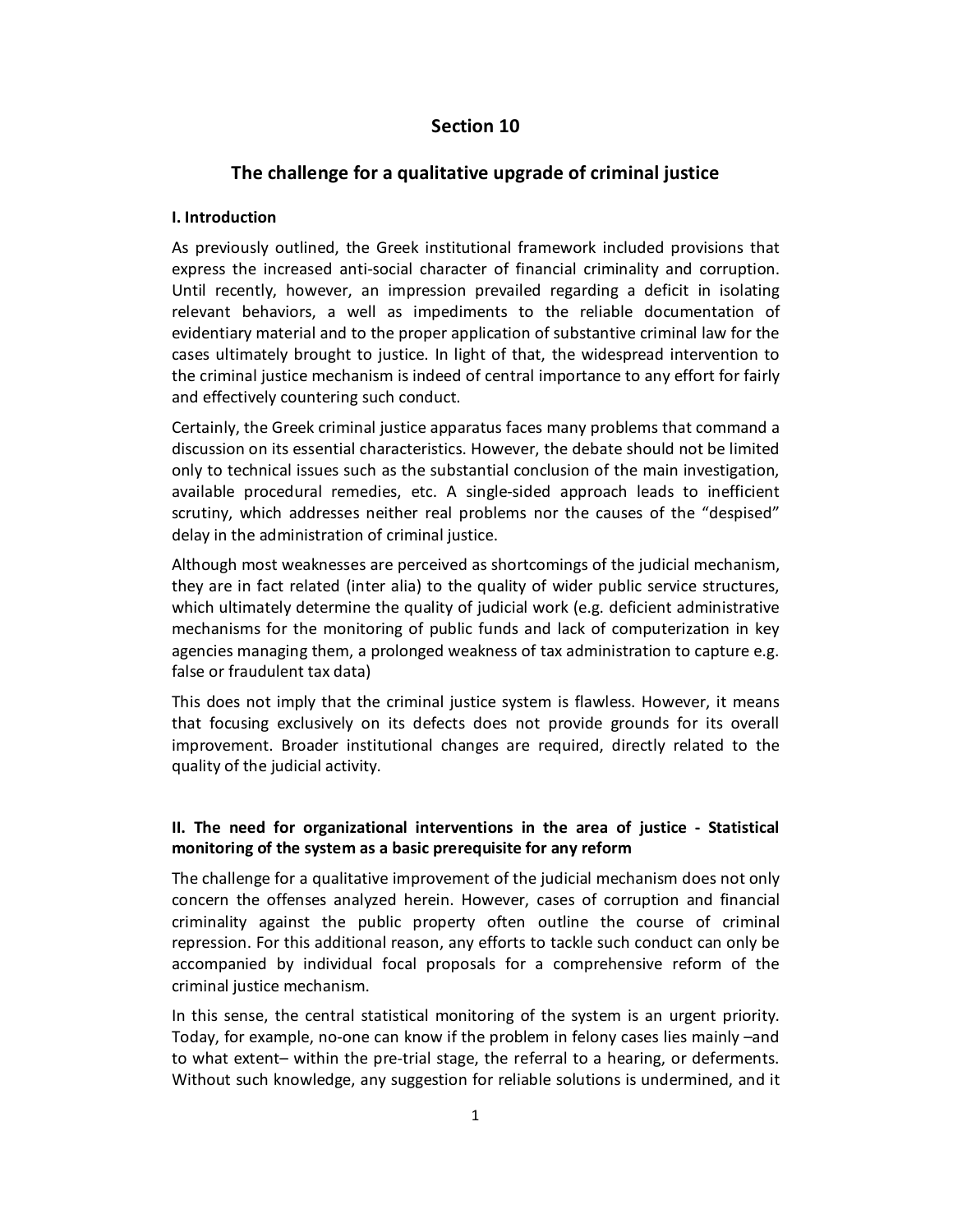is likely that possible interventions reduce the quality of the judicial mechanism without promoting the desired acceleration. Similar reservations can be expressed for endorsing plea bargaining, which has recently been favored in the public debate as a drastic solution that would restore the criminal justice mechanism to the desired balance. Besides, the statistical monitoring can document additional problems, whose resolution might be achieved through purely organizational interventions, without intervention to the Greek Code of Criminal Procedure (GCCP). A clear picture of the capabilities of the judicial mechanism (actual number of cases handled per hearing session, average hearing sessions per court, available courtrooms and their monthly occupancy, etc.) could thus lead to practical-organizational changes, largely referring to the courts' procedural rules, in order to subsequently formulate a safe estimation on crucial reforms at all levels.

The ability to reliably oversee the judicial mechanism is also a necessary condition for the wider criminal policy formulation, while its statistical monitoring also seems to be an EU priority achieved through the European Statistical System (ESS).

Certainly, in safeguarding personal data, pre-trial secrecy, and the presumption of innocence, and aiming at a centralized supervision, it is appropriate to delegate this mission to an institutionally reliable organization whose function is compatible with judicial independence. For that reason, it seems more appropriate to establish a National Statistical Office for the Administration of Criminal Justice (Greek acronym: ESYAPD), an autonomous agency under the Ministry of Justice chaired by an acting Deputy Public Prosecutor of the Supreme Court. This project's nature and the utilization of new technologies in data collection facilitate the option of a centralized structure, with no need for local branches.

This agency's fundamental assignment should be the collection, recording, and processing of criminal cases within its area of competence. A three-year pilot program on a specific material (e.g. cases handled by the Prosecutors against Corruption of Athens and Thessaloniki) could be a first realistic option.

In this context, each Prosecutor's office undertaking a particular case would have to submit the following information to the ESYAPD:

- Type of case (selected by a list).
- Offense (at the initial pressing of criminal charges, subject to possible reconsideration).
- Fact-based information (e.g. perpetrator's status, locus & tempus delicti, etc.)
- Method of discovery for the investigated case.
- Case summary, possibly drawing from the indictment documents.
- Victim (for crimes against State legal rights, the specific agency e.g. IRS, etc.)
- Amount of damage/benefit for property crimes (as defined in the indictment, to enable comparison with the amount accepted in the decision and the amount eventually recovered).
- Possible measures of procedural coercion.
- Upon issuing of the judgment, its outcome and –in case of conviction– all imposed penalties (primary, ancillary, pecuniary) and/or security measures.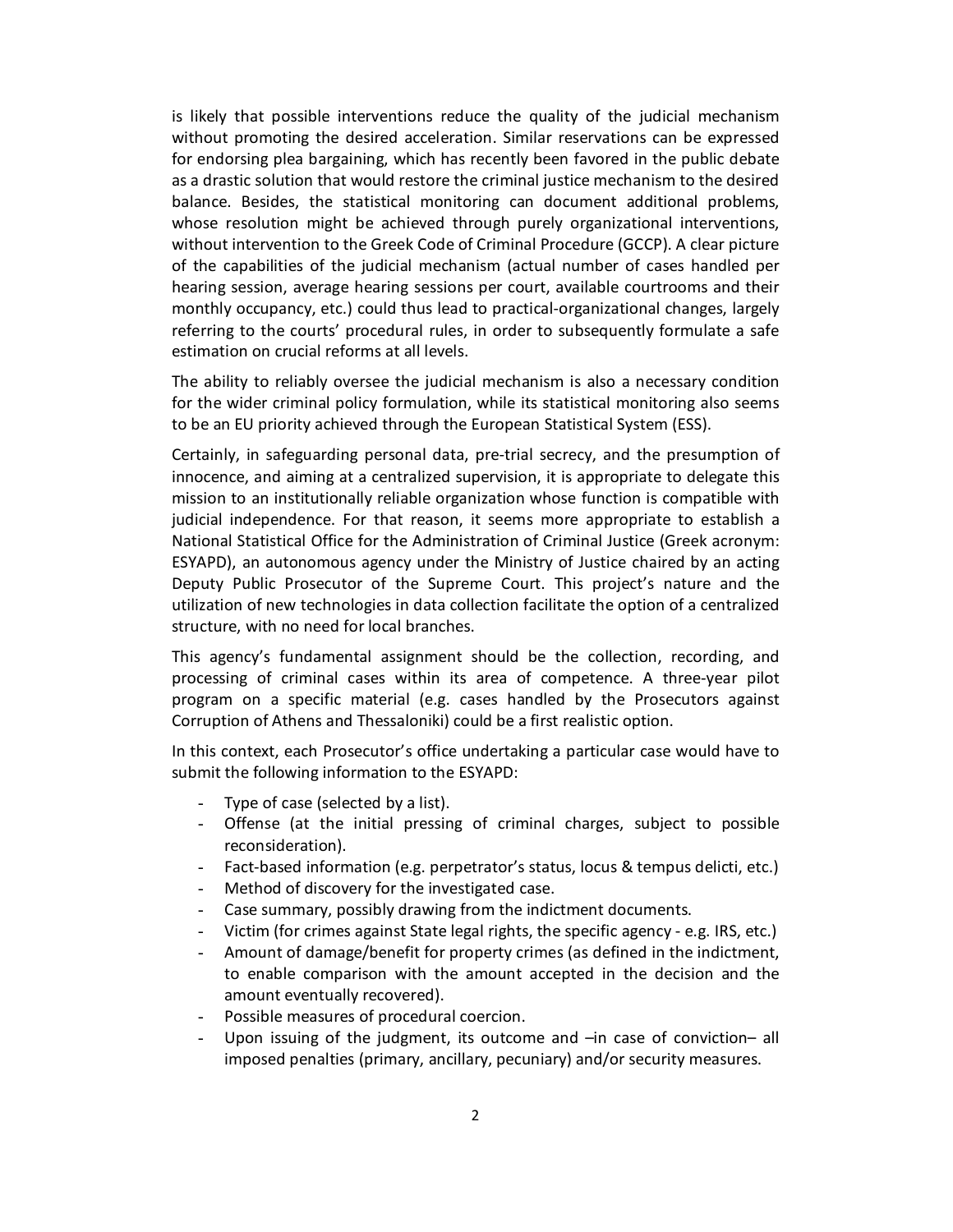- Length and type of sentence serving, i.e. suspension, commutation or conversion (in money or community service), parole, sentence served until conditional release, etc.

This information, together with notes on the completion time of each procedural stage (preliminary investigation, prosecution, formal and substantive conclusion of investigations, etc.) should be submitted by the Secretariat of the Prosecutor and under the supervision of the competent Prosecutor. The first data entry could "open" a relevant e-form with a unique case number, which can later be supplemented during the following procedural stages.

Data must be "anonymized" when dispatched to the agency department responsible for processing and correlating them to draw conclusions. This method protects the suspect's/defendant's privacy and the pre-trial secrecy, while access to further information in Prosecutors' Offices could improve organizational interventions at a local level and better service those involved in the criminal justice system.

Moreover, the agency itself could play a central role in managing each case for the purposes of faster processing, avoiding competence conflicts, and coordination of parallel procedures. If the program is extended to a wider range of criminal cases in the future and such practices are utilized in certain administrative procedures (e.g. during tax investigations), the association of cases concerning the same person will be enabled, with beneficial outcomes in more or less important issues (e.g. suspension revocation, early identification of relevant evidence in new preliminary and/or administrative investigations, efficiency in all resources, etc.).

Further down the road, ESYAPD could operate an office of criminological research, responsible for composing reports on national criminality trends, qualitative data on offenses committed, etc.

Moreover, such an agency could include, among others, the following activities:

- Collection and qualitative analysis of statistical data on the prison system, detainees, sentence serving, etc.
- Statistical monitoring of the work of judges and prosecutors and information on justice management (e.g. allocation of cases per prosecutor, appellate court district, etc.), and administrative officials.
- Publication of annual reports with findings on criminality and national judicial activity.

### **III. Strengthening independence, transparency, and meritocracy in the criminal judicial apparatus**

The previous decade saw the Greek justice facing ordeals due to cases of corruption within it; "para-judiciary networks" was the term used to describe the phenomenon.

Despite the exceptional occurring of these cases, the general need to restore the credibility of institutional operations in Greece renders individual interventions in the justice management and administration system a necessity.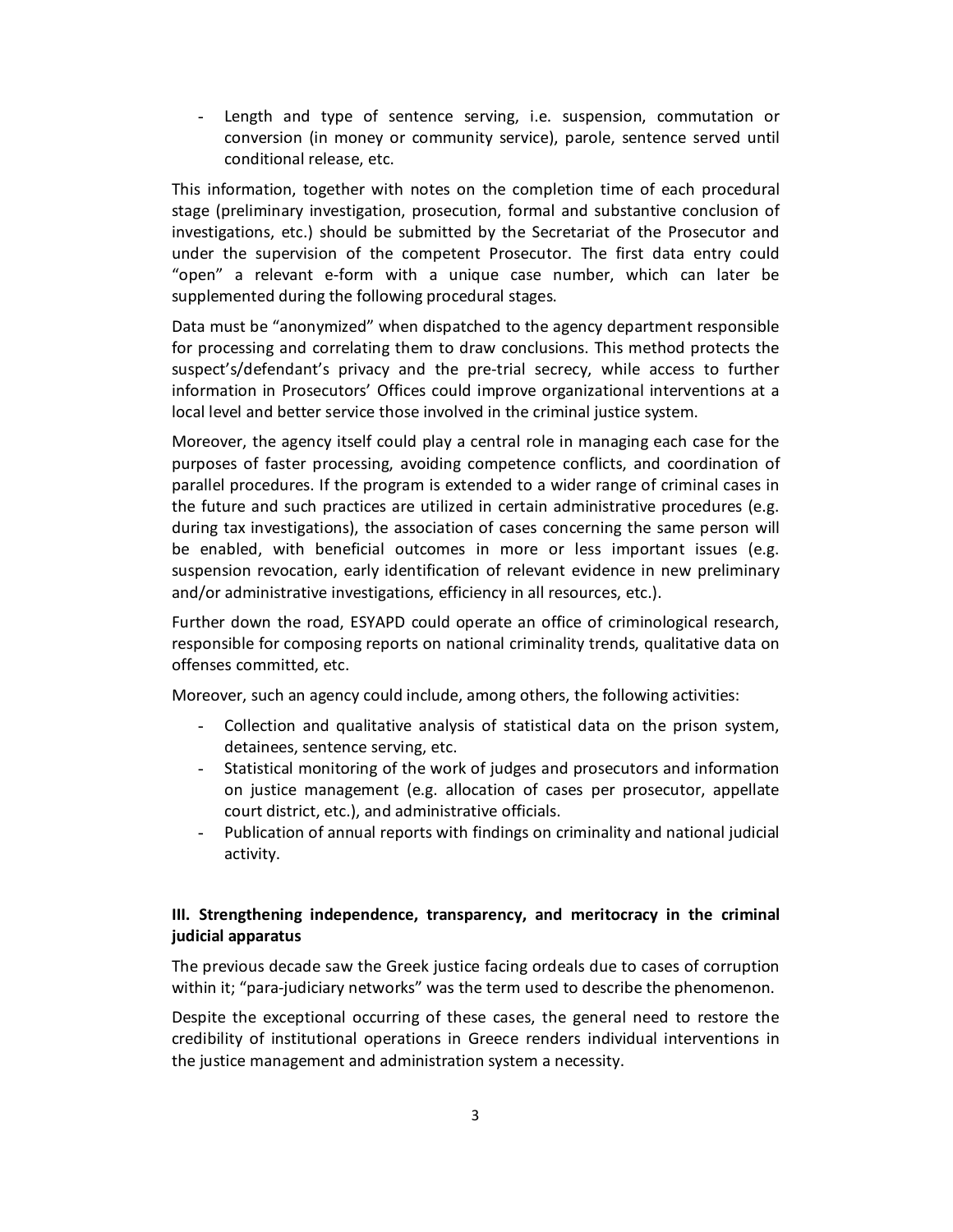The institutional regulations for the management, disciplinary control and evaluation of the judiciary obey to constitutional limitations, particularly to the decisive role of the executive in the selection of its leadership, which does not always favor accountability and transparency.

However, besides the necessary amendments in the judges' system of promotion to the highest echelons of the judiciary, the current constitutional framework can and must support distinct interventions.

First, the evaluation procedure for judges must become more transparent; at least the quantitative criteria should be selected unequivocally and directly.

Moreover, the gradual practical implementation of the current Art. 142A GCCP (voice-recorded transcription of hearings) can help create conditions for upgrading the quality and transparency by enhancing the potential enrichment of appellate review and the judges' evaluation process, a criterion of which must be the exercise of criminal justice functions.

In the same context, it is urgent to successfully delineate the supervision of judges' sentencing tasks, both through the appellate review and other institutional initiatives. The ESYAPD could, inter alia, periodically process and publish detailed figures on imposed penalties by correlating the characteristics of individual crimes.

Perhaps more critical is the enhancement of the system of evaluation and promotion of judges via qualitative criteria, accessible to all. More frequent evaluations (i.e. not only annual) of judges, abandoning the practice of judges under assessment selecting their decisions for evaluation, the equal representation of criminal decisions in the evaluation process, and the crucial co-assessment of further studies or substantial participation in training opportunities are all individual proposals that could contribute to the improvement of an evaluation system that could release promotion lists from a lack of incentive for improved performance. It is vital to disengage the assessment from purely quantitative criteria, which –albeit essential– cannot by definition monopolize the evaluation. A typical negative example is the recent amendment of Art. 85 § 2 1756/1988 of Law 4139/2013, according to which "an essential element in promoting [judges]" is the observance of the deadlines of Law 4022/2011 and the GCCP in carrying out the relevant juridical deeds.

In accomplishing the same goals, a discussion could initiate on the random selection of more decisions via the e-archiving of all rulings, by which the inspector may assess on their own initiative and sample (e.g. one for each type of case), the obligatory reference to the reports of the trial inspections that evaluate the hearing, or even the possibility to directly review relevant statistics (e.g. adjournments to hearings).

It would be wise for the judges themselves to take initiatives, so that the evaluation, inspection, and disciplinary control procedures become elementarily open to society, even by disclosing –as a first step–the relevant promotion or evaluation criteria.

While respecting privacy rights, thorough annual evaluation reports of all justicerelated institutions, in the model of independent agencies and monitoring bureaus, could promote transparency. In this context, it might even be useful to periodically circulate anonymous questionnaires to all those involved in serving justice (judges,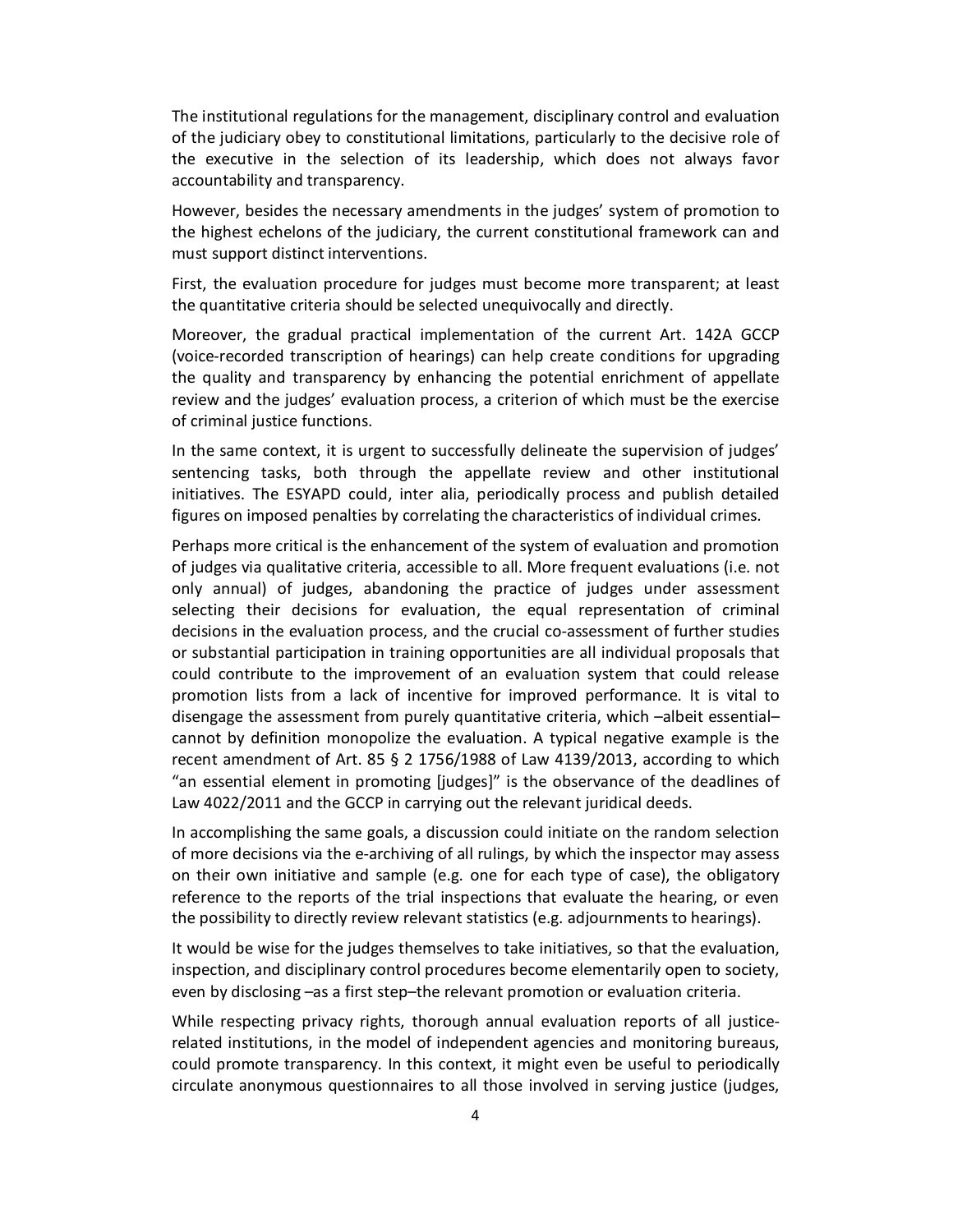lawyers, clerks, jurors, and civil society). Their meticulous consideration could prove a valuable adviser for a safer depiction of the system quality and the articulation of proposals for its improvement.

Similar initiatives to enhance meritocracy and improve quality must necessarily be undertaken between attorneys, as upgrading advocacy affects in many ways (directly and indirectly) the quality of judicial work.

#### **IV. The role of administrative investigations in upgrading criminal proceedings**

It is undeniable that an integrated system of prevention and repression of financial criminality and corruption in the public sector can only be based on effective control mechanisms. This applies both to Greece and foreign legal orders. For such a plan to work, especially in an area where individual perpetrations are often countered by means of administrative law, adequate coordination is required between monitoring administrative agencies and the criminal justice authorities, which in a way assume the "continuation" of the administrative investigation, which often leads to a criminal hearing.

In this field, quality is a key challenge. For example, comprehensive and explicit tax findings decisively facilitate the focus of investigative and judicial functions on the crucial issues, decisively contributing to the acceleration and efficiency of processes.

Despite improvements in investigating relevant cases (mainly tax-related) in recent years, the key problem seems to be that control mechanisms do not effectively approach financial criminality and corruption as behaviours against the public sector.

Priority should be given to organizational measures, and specifically:

- The rational delegation of authorities between existing agencies should be the basis of an effective system. It would also be suitable to clarify competences within each agency, by creating separate divisions for administrative and criminal investigations as happens abroad, and avoid splitting investigations by establishing a central coordinating body that will be updated for each complaint filed. This shall prevent multiple filings of the same complaint to more agencies that do not even communicate with each other.

- Staffing the relevant agencies with officials that have financial and legal education, and also support them with a legal department. Moreover, it is necessary to overcome the traditional mistrust against employees of inspection services, which has led to frequent replacements. A special "bonus" (fixed and not linked to case volume) could help attract accomplished employees from other agencies.

- Different agencies use different methods to record information. Even in tax cases, each IRS office (even within the same region) uses different methods to "present" data, and even different terminologies in otherwise similar cases. It would therefore be advisable to adopt uniform "protocols" of case-file keeping for each agency.